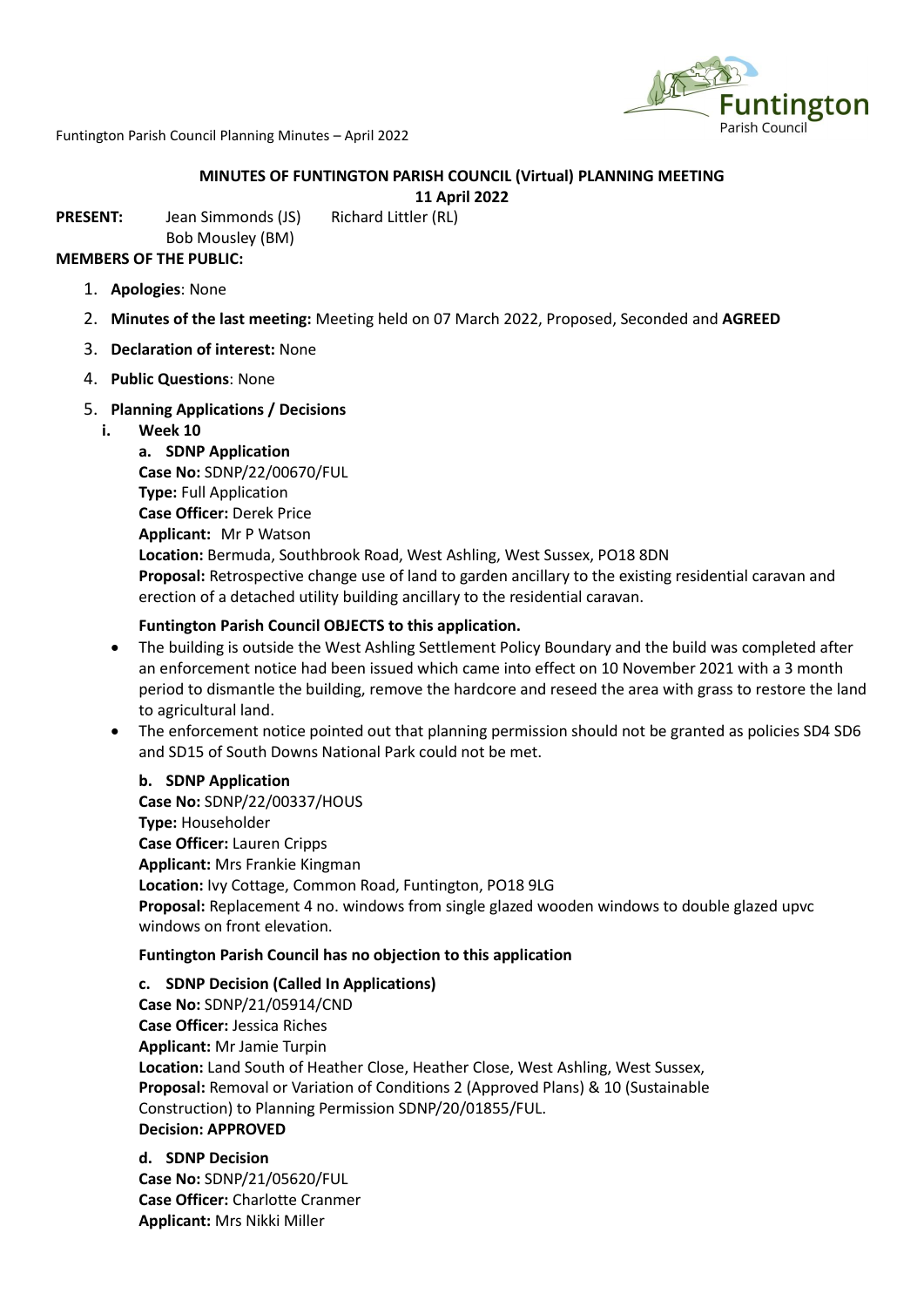

Funtington Parish Council Planning Minutes – April 2022

**Location:** Southbrook Lodge, Southbrook Road, West Ashling, PO18 8DN **Proposal:** 1 no. dwelling. **Decision: APPLICATION WITHDRAWN**

# **ii. Week 11**

**a. CDC Application Case No:** FU/22/00459/DOM **Case Officer:** Rebecca Perris **Applicant:** Dr Ian Wightman **Location:** Jolyon, Salthill Road Funtington West Sussex **Proposal:** Erection of double garage, home office and boundary fence.

• This is a retrospective application.

# **Funtington Parish Council has no objection to this application**

# **b. SDNP Decision**

**Case No:** SDNP/21/04371/FUL **Case Officer:** Derek Price **Applicant:** Mr and Mrs Wickins **Location:** The Coach House, Southbrook Road, West Ashling, PO18 8DN **Proposal:** Replacement dwelling, garage, swimming pool and pool house. **Decision: APPROVED**

# **c. SDNP Decision**

**Case No:** SDNP/22/00221/TPO **Case Officer:** Henry Whitby **Applicant:** Mr Stuart Morgan **Location:** Land West of 63 Heather Close, West Ashling, PO18 8DR **Proposal:** Reduce south-east sector by 2.5m (back to previous pruning points) and remove 2 no. lowest limbs on western sector on 1 no. Norway Maple tree (T1) subject to FU/09/00067/TPO. **Decision: APPROVED**

# **iii. Week 12**

**a. CDC Decision Case No:** FU/21/03546/DOM **Applicant:** Ayton **Location:** Densworth House, Funtington Road, East Ashling, Chichester, West Sussex, PO18 9AP **Proposal:** Extension and change use of existing garage creating ancillary self-contained annexe. **Decision: REFUSE**

# **b. CDC Decision**

**Case No:** FU/21/03639/DOM **Applicant:** Ayton **Location:** Densworth House, Funtington Road, East Ashling, Chichester, West Sussex, PO18 9AP **Proposal:** Change use of existing garage to habitable ancillary accommodation (annexe). **Decision: REFUSE**

# **c. SDNP Application**

**Case No:** SDNP/21/06453/HOUS **Type:** Householder **Case Officer:** Lauren Cripps **Applicant:** Mr Frank Grimm **Location:** Daffodil Cottage, Mill Road, West Ashling, PO18 8EA **Proposal:** 1 no. dormer with window to the rear elevation.

# **Funtington Parish Council has no objection to this application**

**d. SDNP Decision**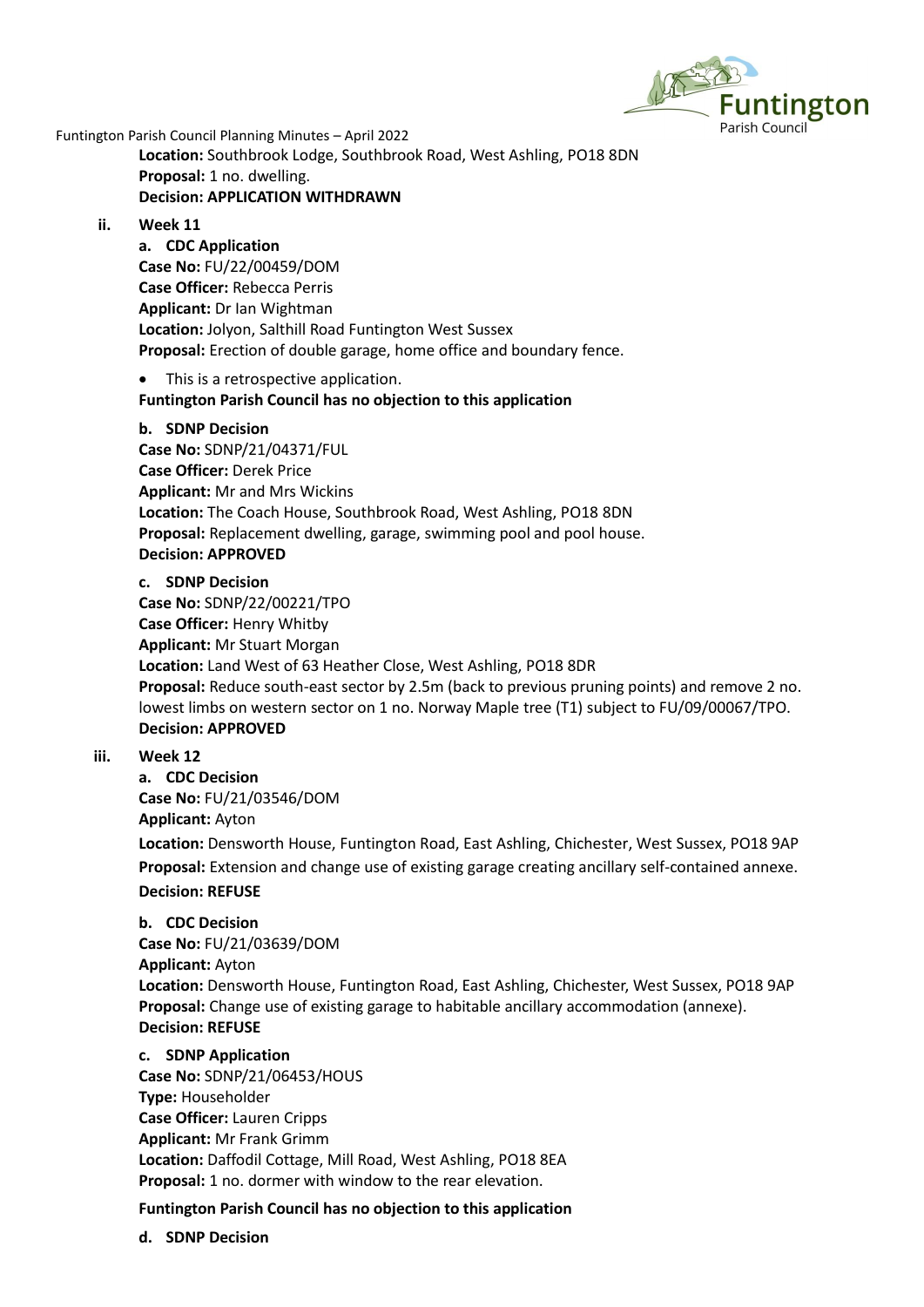

Funtington Parish Council Planning Minutes – April 2022

**Case No:** SDNP/22/00656/OHL

**Case Officer:** Alex Ransom

**Applicant:** Mr Richard Ward **Location:** Land South East of 18 Haresfoot Close, Funtington, Chichester, West Sussex, PO18 9LP **Proposal:** Install fixed line broadband electronic communications apparatus 10m light telegraph pole. **Decision: Raise No Objection**

# **e. SDNP Decision**

**Case No:** SDNP/22/00695/BBPN **Case Officer:** Alex Ransom **Applicant:** Mr Richard Ward **Location:** Opposite Watery Lane Junction, Common Road, Watery Lodge, Watery Lane, Funtington, Chichester, West Sussex, PO18 9LF, **Proposal:** Regulation 5 notification for the installation of 1 no. 10M Light wooden telegraph pole (ref: QCO\_1\_24/01/22 480187,108412) **Decision: Raise No Objection**

# **iv. Week 13**

**a. SDNP Decision Case No:** SDNP/22/00684/BBPN **Case Officer:** Alex Ransom **Applicant:** Mr Richard Ward **Location:** Land adjacent to Watery Lodge, Watery Lane Toward West Ashling, Funtington, Chichester, West Sussex, PO18 9LF **Proposal:** Regulation 5 notification for the installation of 1 no. 10m light wooden telegraph pole (ref: QCO\_2\_24/01/22 480365,108174) Regulation 5 notification for the installation of 1 no. 10m light wooden telegraph pole (ref: QCO\_2\_24/01/22 480365,108174) **Decision: Raise No Objection**

# **b. SDNP Decision**

**Case No:** SDNP/22/00687/BBPN **Case Officer:** Alex Ransom **Applicant:** Mr Richard Ward **Location:** Land at Watery Lane, Funtington, West Sussex, **Proposal:** 10m light metal hollow telegraph pole. **Decision: Raise No Objection**

# **v. Week 14**

**a. CDC Application Case No: FU/22/00600/DOM Case Officer:** Oliver Naish **Applicant:** Mrs Suzanne Courtney **Location:** 9 Edith Cottages, Mill Road, West Ashling, West Sussex **Proposal:** Single storey extension to the front elevation.

# **Funtington Parish Council has no objection to this application**

# **b. CDC Application**

**Case No: FU/22/00826/DOM Case Officer:** Oliver Naish **Applicant:** Mr K White **Location:** 11 Edith Cottages, Mill Road, West Ashling, West Sussex **Proposal:** Proposed front porch extension, proposed two-storey rear extension with associated internal alterations.

# **Funtington Parish Council has no objection to this application**

**c. SDNP Application**